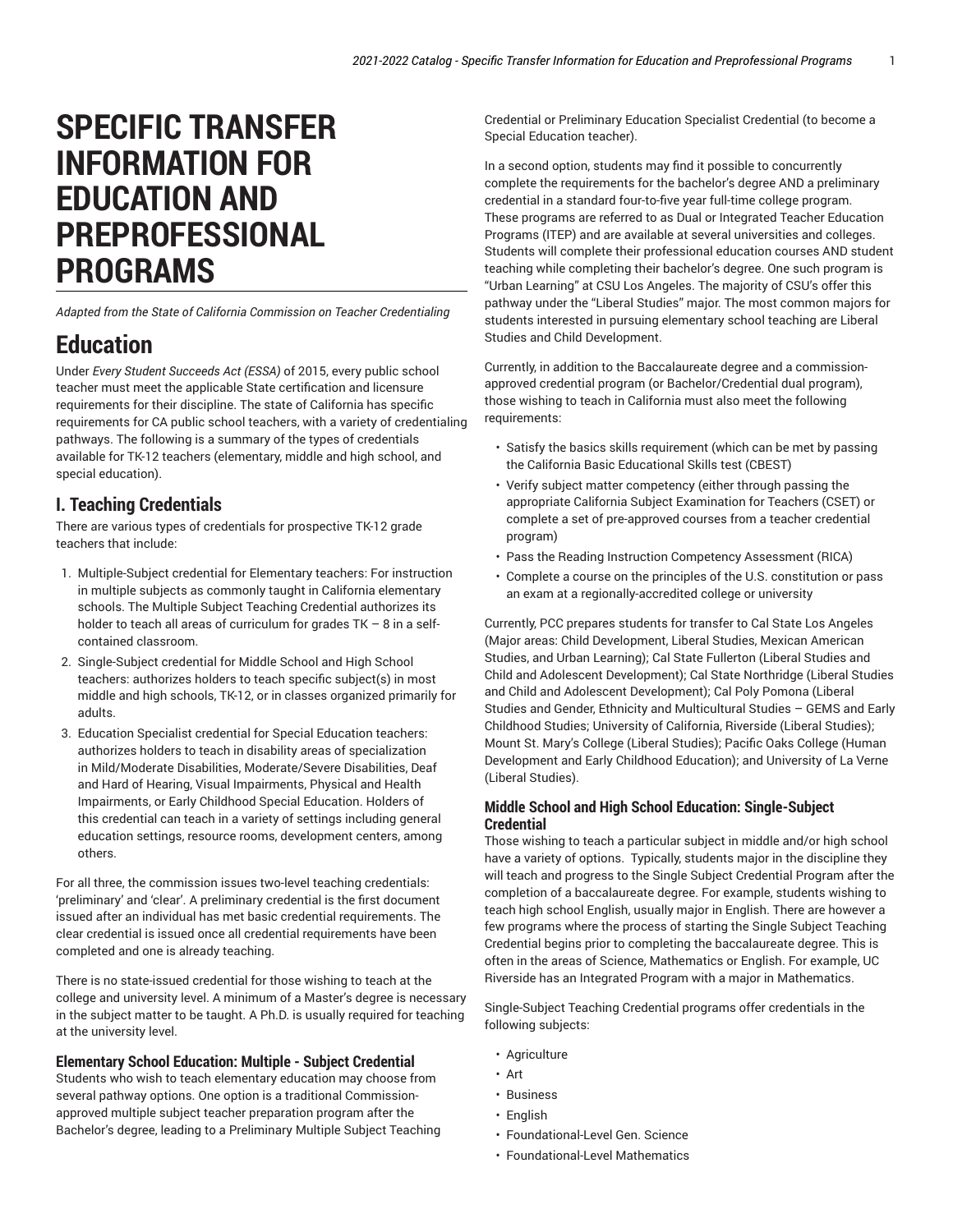- Health Science
- Home Economics
- Industrial and Technology Ed.
- Mathematics
- Music
- Physical Education
- Science: Biological Sciences
- Science: Chemistry
- Science: Geosciences
- Science: Physics
- Social Science (includes History)
- World Language: English Language Development
- World Language: Languages other than English

In addition to a Baccalaureate degree and a commission-approved credential program (or Bachelor/Single-Subject credential dual program), those wishing to teach in California must also meet the following requirements:

- Satisfy the basics skills requirement (which can be met by passing the California Basic Educational Skills test (CBEST)
- Verify subject matter competency (either through passing the appropriate California Subject Examination for Teachers (CSET) or complete a set of pre-approved courses from a teacher credential program)
- Complete a course on the principles of the U.S. constitution or pass an exam at a regionally-accredited college or university

After transfer, students will be informed by the college or university as to whether they will be required to take the Single Subject CSET (California Subject Examination for Teachers) test or whether their subject matter preparation can be met by their major coursework in order to be eligible for the teaching credential program.

Specific program and major course requirements for the various colleges/universities are available on the Pasadena City College Transfer Requirements Tool: *http://pasadena.edu/academics/transfer-center/ transfer-tool.php*, ASSIST: <http://assist.org>, or visit the Social Sciences Division in C321 or Counseling and Career Services in L104.

### **Special Education: Education Specialist Credential**

Those wishing to become Special Education teachers have a variety of options in terms of who they teach and their pathways. The various specialty areas in the Education Specialist credential include:

- *Mild/Moderate Disabilities (M/M)*: Includes specific learning disabilities; mild to moderate intellectual disabilities; other health impairment; serious emotional disturbance; and authorizes service in grades K–12 and in classes organized primarily for adults through age 22.
- *Moderate/Severe Disabilities (M/S)*: Includes autism; deaf-blindness; moderate to severe intellectual disabilities; multiple disabilities; serious emotional disturbance; and authorizes service in grades K–12 and in classes organized primarily for adults through age 22.
- *Autism Spectrum Disorders (ASD)* content is included in the new preliminary Education Specialist Instruction Teaching Credential programs for all specialty areas. The preliminary and clear credential authorizes the holder to provide autism instructional services to students within the specialty area(s) of their credential. The ASD

authorization appears as a separate authorization on the Education Specialist Instruction Credential.

- *Deaf and Hard of Hearing (DHH)*: Includes deafness; hearing impairment; deaf-blindness; and authorizes service to individuals ages birth through 22.
- *Visual Impairments (VI)*: Includes blindness; visual impairment; deafblindness; and authorizes service to individuals ages birth through 22.
- *Physical and Health Impairments (PHI)*: Includes orthopedic impairment; other health impairment; multiple disabilities; traumatic brain injury; and authorizes service to individuals ages birth through 22.
- *Early Childhood Special Education (ECSE)*: Includes the mild/moderate and moderate/severe disabilities listed above and traumatic brain injury, and authorizes service to children ages birth through transitional kindergarten only.
- *Language and Academic Development (LAD)*: Authorizes the holder to provide instructional services to students with academic communication and language needs to children in preschool, kindergarten, in grades 1-12 through age 22, and classes organized primarily for adults, but does not take the place of speech and language services as defined in Education Code section 56333.

An added authorization in Early Childhood Special Education is also available to individuals who hold a preliminary, Level I, professional clear, clear, Level II, or life special education teaching credential, and who complete a program through a Commission approved program sponsor. The ECSE Added Authorization authorizes the holder to provide special education services in the area of mild/moderate or moderate/severe disabilities for students ages birth through transitional Kindergarten as determined by the local level special education assessment.

In addition to earning the Baccalaureate degree and completing a commission-approved Education Specialist credential program (or Bachelor/Credential dual program), those wishing to become Special Education teachers in California must also meet the following requirements:

- Satisfy the basics skills requirement (which can be met by passing the California Basic Educational Skills test (CBEST)
- Verify subject matter competency (either through passing the appropriate California Subject Examination for Teachers (CSET) or complete a set of pre-approved courses from a teacher credential program)
- Pass the Reading Instruction Competency Assessment (RICA)
- Complete a course on the principles of the U.S. constitution or pass an exam at a regionally-accredited college or university

**For more information regarding specific requirements for the teaching and administrative credentials, please contact the PCC Hixon Teacher Preparation Program at** [hixonteacherprep@pasadena.edu](mailto:hixonteacherprep@pasadena.edu)**.**

### **II. Services Credential**

The State of California provides for five categories of non-teaching credentials, which authorize their holders to provide specific nonclassroom services to public schools. All require advanced preparation after the baccalaureate degree. Service credentials are issued in:

- 1. Counseling Services
- 2. Psychological Services
- 3. Social Work Services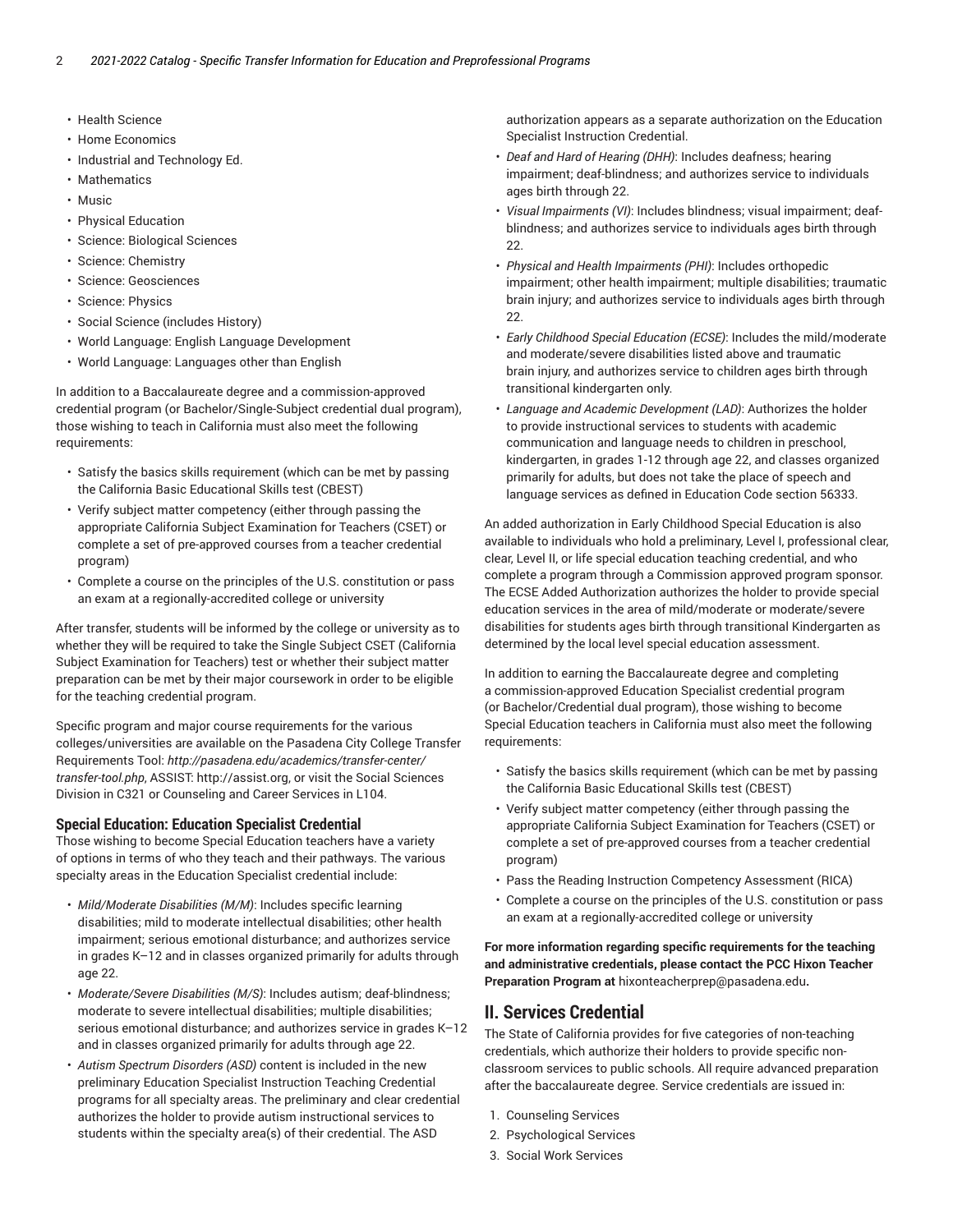- 4. Administrative Services
- 5. Health Services (School Nurse)
- 6. Library Services
- 7. Clinical-Rehabilitative Services (primarily speech and hearing therapists and audiologists, orientation and mobility specialists)

### **The following excerpt is taken from: Services Credentials/State of California Commission on Teacher Credentialing Authorization**

State of California Commission on Teacher Credentialing 1900 Capitol Avenue Sacramento, CA 95811-4213 Email: [credentials@ctc.ca.gov](mailto:credentials@ctc.ca.gov) Website: *www.ctc.ca.gov*

### **Speech-Language Pathology Services Credential**

California has a two-tier structure for this credential that consists of a sequence of requirements, which the holder is given up to two years to complete. The two-year preliminary credential is the first document issued after an individual meets the specific credential requirements. Individuals receiving the preliminary credential are making a commitment to complete the process and obtain the clear credential. The clear credential is issued once all credential requirements have been completed. If requirements for the clear credential are not completed before the expiration of the preliminary, the holder will be unable to serve in California's public schools with that credential until those requirements are met and the document renewed.

#### **Authorization**

The Speech-Language Pathology Services Credential may be issued in any of the following areas:

- Language, Speech and Hearing
- Language, Speech and Hearing and Audiology
- Language, Speech and Hearing including Special Class Authorization
- Language, Speech and Hearing and Audiology including Special Class Authorization

The Speech-Language Pathology Services Credential in Language, Speech and Hearing authorizes the holder to conduct Language, Speech, and Hearing Assessments and provide Educational Services, provide specific learning disability area services related to speech and language, and special education services to individuals with language and speech impairments across the special education disability areas, to students from birth through age 22 in services across the continuum of program options available found in California Code of Regulations Title 5 Section 80048.9.3 (see Terms and Definitions).

### **Special Class Authorization**

The Special Class Authorization (SCA) is a teaching authorization that may be added to a credential that authorizes providing speech services. The SCA authorizes the holder to provide instructional services to special need students in the area of autism and speech and language impairment who are identified through the local level special education assessment, and to conduct Educational Assessments related to students' access to the academic core curriculum and Special Education Support (see Terms and Definitions).

Since the SCA is a teaching authorization, requirements have been updated to include satisfying subject-matter competence, reading, and English learner requirements to align with other special education teaching authorizations on the Education Specialist Teaching Credential as well as No Child Left Behind compliance. While many Commission-

approved programs and employers currently require individuals to meet the updated requirements, individuals will be held to complete these requirements to earn the SCA effective issuance date July 1, 2012.

### **III. Pupil Personnel Services Credential for Individuals Prepared in California**

The Pupil Personnel Services Credential authorizes any of the following four specializations: school counseling, school social work, school psychology, and school child welfare and attendance services. The authorization and requirements for each specialization are listed below.

#### **School Counseling**

The specialization in School Counseling authorizes the holder to perform the following duties:

- Develop, plan, implement, and evaluate a school counseling and guidance program that includes academic, career, personal, and social development
- Advocate for the high academic achievement and social development of all students
- Provide schoolwide prevention and intervention strategies and counseling services
- Provide consultation, training, and staff development to teachers and parents regarding students' needs
- Supervise a district-approved advisory program as described in California Education Code, Section 49600

### **School Social Work**

The specialization in School Social Work authorizes the holder to perform the following duties:

- Assess home, school, personal, and community factors that may affect a student's learning
- Identify and provide intervention strategies for children and their families, including counseling, case management, and crisis intervention
- Consult with teachers, administrators, and other school staff regarding social and emotional needs of students
- Coordinate family, school, and community resources on behalf of students

### **School Psychology**

The specialization in School Psychology authorizes the holder to perform the following duties:

- Provide services that enhance academic performance
- Design strategies and programs to address problems of adjustment
- Consult with other educators and parents on issues of social development and behavioral and academic difficulties
- Conduct psycho-educational assessment for purposes of identifying special needs
- Provide psychological counseling for individuals, groups, and families
- Coordinate intervention strategies for management of individuals and schoolwide crises

#### **Child Welfare and Attendance**

The specialization in Child Welfare and Attendance authorizes the holder to perform the following duties:

• Access appropriate services from both public and private providers, including law enforcement and social services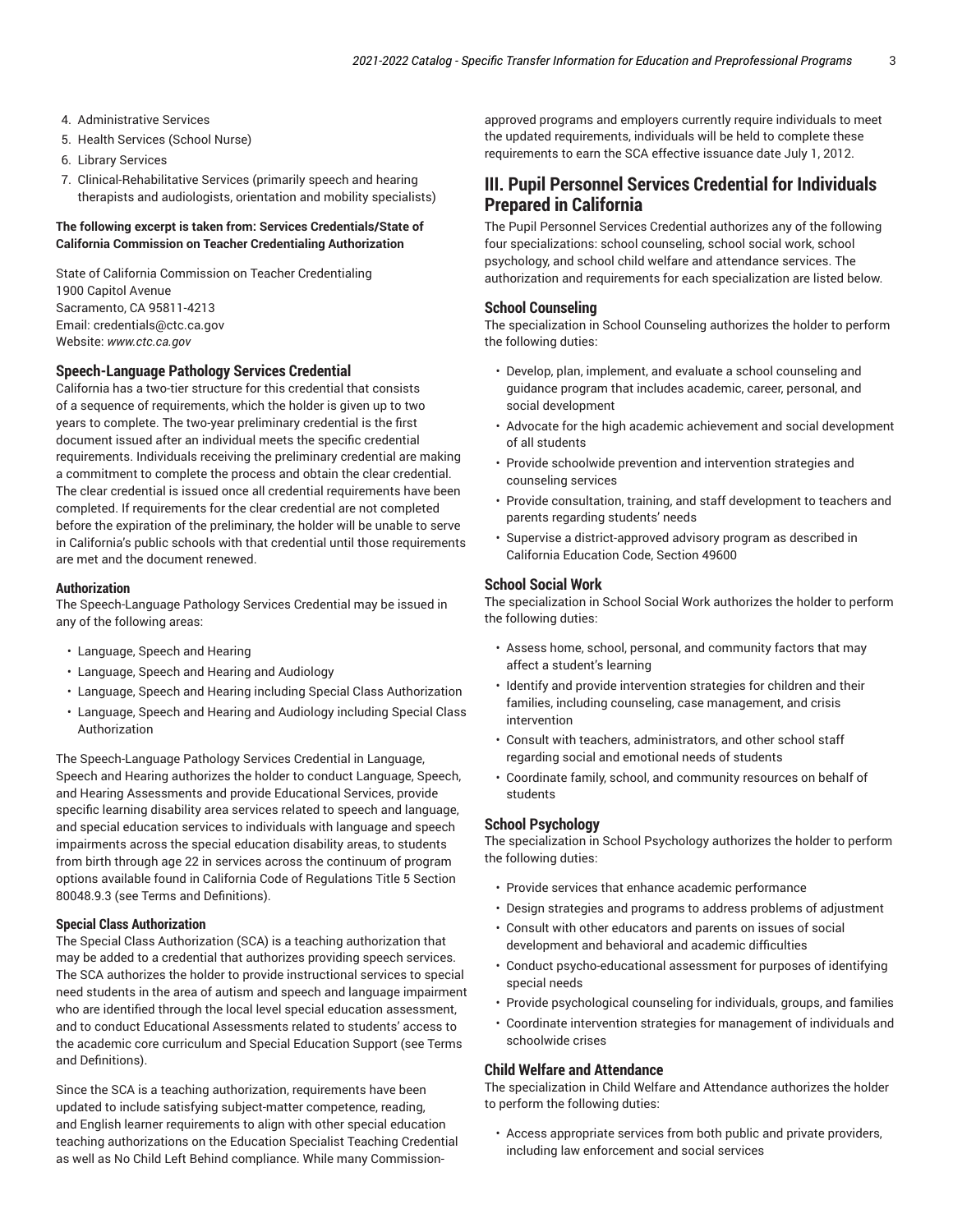- Provide staff development to school personnel regarding state and federal laws pertaining to due process and child welfare and attendance laws
- Address school policies and procedures that inhibit academic success
- Implement strategies to improve student attendance
- Participate in schoolwide reform efforts
- Promote understanding and appreciation of those factors that affect the attendance of culturally-diverse student populations

### **IV. Administrative Services Credential for Individuals Prepared in California**

California has a two-tier credential structure. A five-year preliminary credential is the first credential issued after an individual meets basic credential requirements. A clear credential is issued when all credential requirements have been completed. The Administrative Services Credential authorizes the holder to provide the following services in grades 12 and below, including preschool, and in classes organized primarily for adults:

- Develop, coordinate, and assess instructional programs
- Evaluate certificated and classified personnel
- Provide students' discipline, including but not limited to, suspension and expulsion
- Provide certificated and classified employees discipline, including but not limited to, suspension, dismissal, and reinstatement
- Supervise certificated and classified personnel
- Manage school site, district, or county level fiscal services
- Recruit, employ, and assign certificated and classified personnel
- Develop, coordinate, and supervise student support services, including but not limited to extracurricular activities, pupil personnel services, health services, library services, and technology support services

# **Pre-professional Programs**

The information below is intended to provide a general list of courses that are required by most graduate level/professional programs. Requirements can vary from school to school. Students are urged to contact the specific schools they are considering for up-to-date information. This list of classes should be combined with requirements for general education and major requirements to achieve a Bachelor's degree prior to entry to a professional program. Students are advised to meet with a counselor in L104 to make an education plan that will insure coverage of all essential areas of study.

- Pre-Chiropractic
- Pre-Dentistry
- Pre-Law
- Pre-Medicine
- Pre-Optometry
- Pre-Pharmacy
- Pre-Physical Therapy
- Pre-Physician Assistant
- Pre-Veterinary Medicine

The general information provided here reflects those courses that may be completed at Pasadena City College in preparation for these fields of study.

## **Chiropractic**

#### (pre-chiropractic classes)

Chiropractic is a distinct profession in the field of health based on the principle of neurogenic control of physiological processes. The educational program is designed to instruct students in nutritional, manipulative, psychological and allied approaches to healing. Preparation for the major generally includes such coursework as biology, chemistry, anatomy, physics, psychology, and English composition.

Lower-division requirements may vary among colleges of chiropractic. In Southern California there is one chiropractic school: Southern California University of Health Sciences. For more specific details, students should see a counselor in order to plan a program to complete the necessary coursework before transfer. Students should also visit: *www.scuhs.edu* or [www.NaturalHealers.com.](http://www.NaturalHealers.com) *(*<http://www.NaturalHealers.com>*)*

Pre-Chiropractic courses at PCC typically include the following:

| Code                                      | <b>Title</b>                                                                                          | <b>Units</b>   |
|-------------------------------------------|-------------------------------------------------------------------------------------------------------|----------------|
| <b>ANAT 025</b>                           | <b>HUMAN ANATOMY</b>                                                                                  | 4              |
| <b>PYSO 001</b>                           | <b>HUMAN PHYSIOLOGY</b>                                                                               | $\overline{4}$ |
| <b>BIOL 010A</b>                          | CELLULAR BIOLOGY, GENETICS AND EVOLUTION                                                              | 5              |
| <b>BIOL 010B</b>                          | THE DIVERSITY OF LIFE ON EARTH: STRUCTURE.<br><b>FUNCTION AND ECOLOGY</b>                             | $\overline{4}$ |
| <b>BIOL 010C</b>                          | <b>GENETICS</b>                                                                                       | 3              |
| CHEM 001A<br>& CHEM 001B                  | GENERAL CHEMISTRY AND CHEMICAL ANALYSIS<br>ı<br>and GENERAL CHEMISTRY AND CHEMICAL<br><b>ANALYSIS</b> | 10             |
|                                           |                                                                                                       |                |
| CHEM 008A<br>& CHEM 008B                  | <b>ORGANIC CHEMISTRY I</b><br>and ORGANIC CHEMISTRY II                                                | 10             |
| ENGL 001A                                 | <b>READING AND COMPOSITION</b>                                                                        | $\overline{4}$ |
|                                           | or ENGL 001AHHONORS READING AND COMPOSITION                                                           |                |
| Select one of the following:              |                                                                                                       | $8 - 15$       |
|                                           | PHYS 031A CALCULUS-BASED COLLEGE PHYSICS I<br>& PHYS 031B and CALCULUS-BASED COLLEGE PHYSICS II       |                |
| <b>PHYS 002A</b><br>& PHYS 002B           | <b>GENERAL PHYSICS</b><br>and GENERAL PHYSICS                                                         |                |
| <b>PHYS 001A</b><br>& PHYS 001B MECHANICS | PHYSICS FOR SCIENTISTS AND ENGINEERS I:<br>& PHYS 001C and GENERAL PHYSICS<br>and GENERAL PHYSICS     |                |
| <b>PSYC 001</b>                           | INTRODUCTORY PSYCHOLOGY<br>or PSYC 001H HONORS INTRODUCTORY PSYCHOLOGY                                | 3              |

### **Total Units 55-62**

### **Dentistry**

### (pre-dental classes)

There are six dental schools in California: University of California, Los Angeles; University of California, San Francisco; University of Southern California, Loma Linda University, University of the Pacific, and Western University of Health Sciences. Dentistry requires excellent scholastic ability and a high degree of manipulative skill. Except in unusual cases, three or four years of pre-dental work are required, making dentistry a seven- or eight-year program. Lower-division requirements for the major may differ widely among four-year colleges and universities. For more specific details, students should plan to meet with a counselor to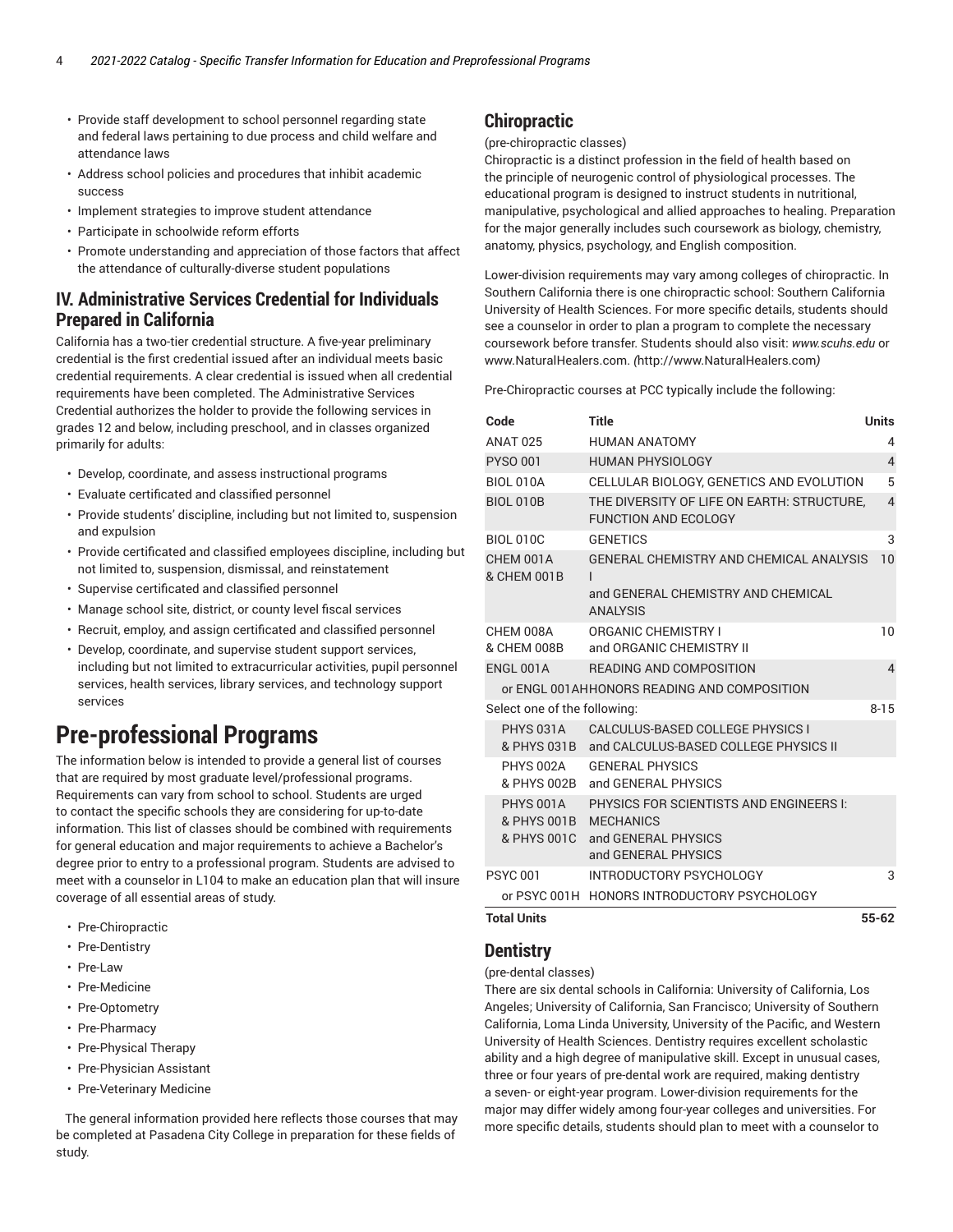plan transfer coursework, and should also visit the following website: [www.adea.org](http://www.adea.org) *(*<http://www.adea.org>*)* or *www.ada.org.*

Pre-Dental courses at PCC typically include the following:

| Code                         | Title                                                                     | Units          |
|------------------------------|---------------------------------------------------------------------------|----------------|
| BIOL 010A                    | CELLULAR BIOLOGY, GENETICS AND EVOLUTION                                  | 5              |
| <b>BIOL 010B</b>             | THE DIVERSITY OF LIFE ON EARTH: STRUCTURE,<br><b>FUNCTION AND ECOLOGY</b> | $\overline{4}$ |
| <b>BIOL 010C</b>             | <b>GENETICS</b>                                                           | 3              |
| CHEM 001A<br>& CHEM 001B     | GENERAL CHEMISTRY AND CHEMICAL ANALYSIS<br>$\mathbf{I}$                   | 10             |
|                              | and GENERAL CHEMISTRY AND CHEMICAL<br><b>ANALYSIS</b>                     |                |
| CHEM 008A                    | ORGANIC CHEMISTRY I                                                       | 10             |
| & CHEM 008B                  | and ORGANIC CHEMISTRY II                                                  |                |
|                              | MATH (requirements vary from school to school)                            |                |
| Select one of the following: |                                                                           | $8 - 15$       |
| PHYS 031A                    | CALCULUS-BASED COLLEGE PHYSICS I                                          |                |
|                              | & PHYS 031B and CALCULUS-BASED COLLEGE PHYSICS II                         |                |
| PHYS 002A                    | <b>GENERAL PHYSICS</b>                                                    |                |
| & PHYS 002B                  | and GENERAL PHYSICS                                                       |                |
| PHYS 001A                    | PHYSICS FOR SCIENTISTS AND ENGINEERS I:                                   |                |
| & PHYS 001B MECHANICS        |                                                                           |                |
| & PHYS 001C                  | and GENERAL PHYSICS<br>and GENERAL PHYSICS                                |                |
| <b>ART 032A</b>              | DESIGN-THREE DIMENSIONAL (recommended)                                    | 3              |
| <b>ART 038A</b>              | <b>CERAMICS (recommended)</b>                                             | 3              |
| <b>Total Units</b>           |                                                                           | 46-53          |

### **Law**

(pre-law classes)

The majority of law schools require a bachelor's degree prior to entry. However, there is no set of specific pre-law courses. Law school admission personnel commonly ask pre-law students to choose a major in which a student will develop writing and critical thinking skills. Therefore, many pre-law students choose to finish a bachelor's degree in fields like political science, history, philosophy, and English. However, a student may pursue a degree in business, psychology, biology, or any major that he or she believes is best in terms of preparation for future study and life-long goals. For more information, students may wish to visit: *www.americanbar.org*, or [stu.findlaw.com](https://lawstudents.findlaw.com/) *(*[https://](https://lawstudents.findlaw.com/) [lawstudents.findlaw.com/](https://lawstudents.findlaw.com/)*).*

Pre-Law courses at PCC typically include the following:

| Code             | Title                                                             | <b>Units</b> |
|------------------|-------------------------------------------------------------------|--------------|
| <b>ENGL 001C</b> | INTERMEDIATE COMPOSITION-CRITICAL<br>THINKING AND ARGUMENT        | 4            |
| ENGL 001CH       | HONORS INTERMEDIATE COMPOSITION-CRITICAL<br>THINKING AND ARGUMENT | 4            |
| <b>PHIL 003</b>  | <b>ETHICS</b>                                                     | 3            |
| <b>PHIL 007</b>  | CONTEMPORARY MORAL PROBLEMS                                       | 3            |
| <b>PHIL 025</b>  | INTRODUCTION TO CRITICAL THINKING                                 | 3            |
| <b>PHIL 030</b>  | <b>LOGIC</b>                                                      | 3            |
| <b>PHIL 033</b>  | INTRODUCTION TO SYMBOLIC LOGIC                                    | 3            |

| <b>Total Units</b> |                                        | 26 |
|--------------------|----------------------------------------|----|
| <b>PHSC 002</b>    | SCIENTIFIC METHOD AS CRITICAL THINKING |    |

### **Medicine**

### (pre-med classes)

There are more than ten medical schools in California: The Universities of California at Davis, Irvine, Los Angeles, Riverside, San Diego, and San Francisco; University of Southern California; Loma Linda University; Stanford University; Western University of the Health Sciences, and Touro University. The study of medicine requires excellent scholastic ability and good human interaction and communication skills. Except in unusual cases, four years of pre-med work are required, making medicine an eight-year program. Preparatory classes for this field of study may differ among medical schools. For more specific details, students should plan to meet with a counselor to plan transfer coursework, and should also visit the following websites: [www.aamc.org/amcas](http://www.aamc.org/amcas/) *(*[http://](http://www.aamc.org/amcas/) [www.aamc.org/amcas/](http://www.aamc.org/amcas/)*)*, [www.aacom.org](http://www.aacom.org) *(*<http://www.aacom.org>*)*, *www.aamc.org/mcatprep*, or [www.amsa.org](http://www.amsa.org) *(*<http://www.amsa.org>*)*.

Pre-Med courses at PCC typically include the following:

| Code                               | Title                                                                                                 | <b>Units</b>   |
|------------------------------------|-------------------------------------------------------------------------------------------------------|----------------|
| <b>BIOL 010A</b>                   | CELLULAR BIOLOGY, GENETICS AND EVOLUTION                                                              | 5              |
| <b>BIOL 010B</b>                   | THE DIVERSITY OF LIFE ON EARTH: STRUCTURE.<br><b>FUNCTION AND ECOLOGY</b>                             | $\overline{4}$ |
| <b>BIOL 010C</b>                   | <b>GENETICS</b>                                                                                       | 3              |
| CHEM 001A<br>& CHEM 001B           | GENERAL CHEMISTRY AND CHEMICAL ANALYSIS<br>ı<br>and GENERAL CHEMISTRY AND CHEMICAL<br><b>ANAIYSIS</b> | 10             |
|                                    |                                                                                                       |                |
| CHEM 008A<br>& CHEM 008B           | <b>ORGANIC CHEMISTRY I</b><br>and ORGANIC CHEMISTRY II                                                | 10             |
| Select one of the following:       |                                                                                                       | $8 - 15$       |
| PHYS 031A<br>& PHYS 031B           | CALCULUS-BASED COLLEGE PHYSICS I<br>and CALCULUS-BASED COLLEGE PHYSICS II                             |                |
| PHYS 002A                          | <b>GENERAL PHYSICS</b><br>& PHYS 002B and GENERAL PHYSICS                                             |                |
| PHYS 001A<br>& PHYS 001B MECHANICS | PHYSICS FOR SCIENTISTS AND ENGINEERS I:<br>& PHYS 001C and GENERAL PHYSICS<br>and GENERAL PHYSICS     |                |
|                                    | MATH (requirements vary from school to school)                                                        |                |
|                                    | Recommended for MCAT beginning in 2015:                                                               |                |
| <b>PSYC 001</b>                    | INTRODUCTORY PSYCHOLOGY                                                                               | 3              |
|                                    | or PSYC 001H HONORS INTRODUCTORY PSYCHOLOGY                                                           |                |
| SOC 001                            | INTRODUCTORY SOCIOLOGY                                                                                | 3              |
| <b>Total Units</b>                 |                                                                                                       | 46-53          |

### **Optometry**

#### (pre-optometry classes)

Optometry curricula are four years in duration and require three to four years of preparatory college work, much of which may be completed at Pasadena City College. There are three schools in California: University of California, Berkeley; Southern California College of Optometry; and Western University of Health Sciences. Many students interested in pursuing optometry receive undergraduate degrees in such majors as biological sciences prior to admission. For more information, students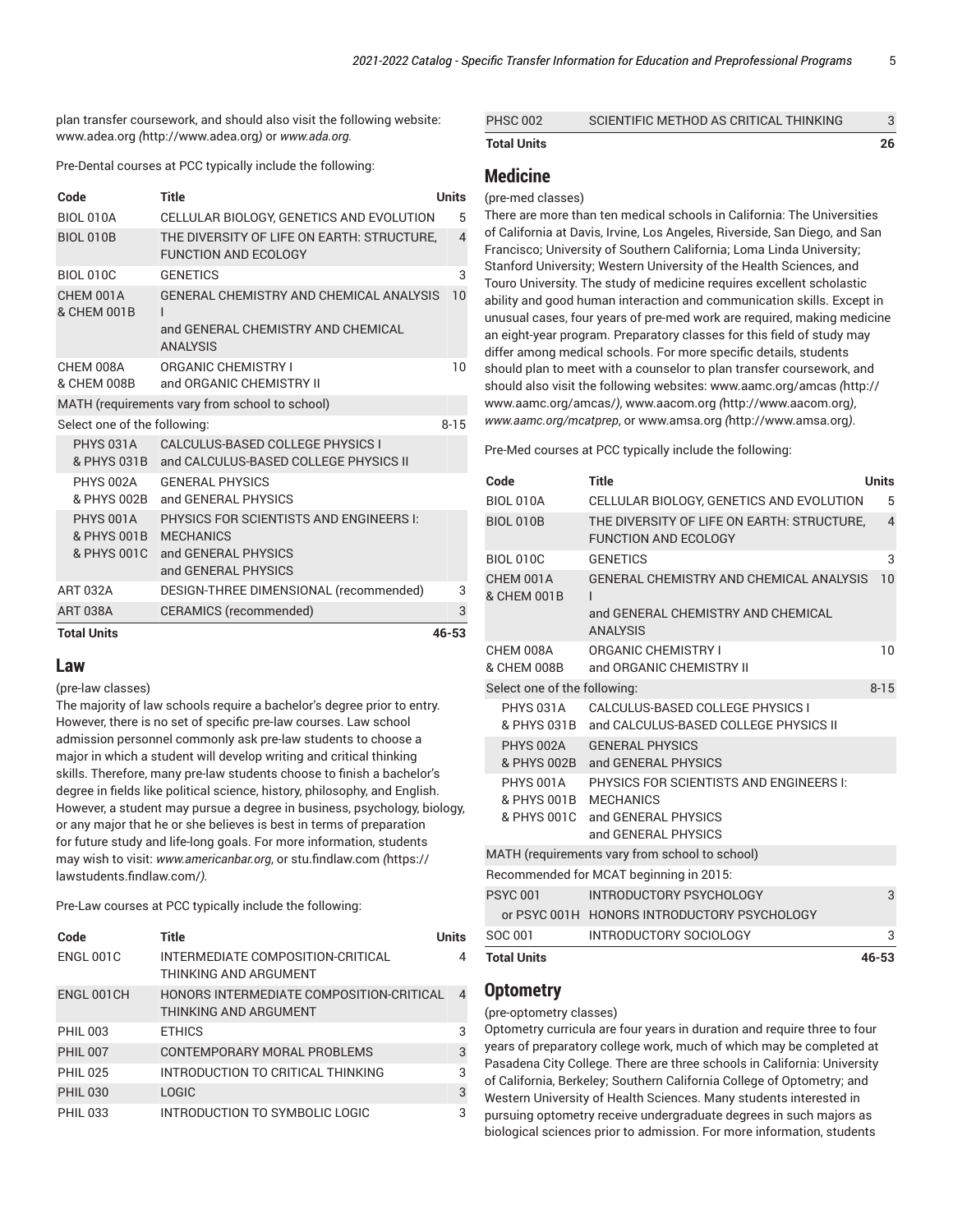should meet with a counselor to plan transfer coursework, and should also visit the following websites: *www.opted.org* or *www.aaopt.org*.

Pre-Optometry courses at PCC typically include the following:

| Code                                    | Title                                                                                                            | Units          |
|-----------------------------------------|------------------------------------------------------------------------------------------------------------------|----------------|
| <b>ANAT 025</b>                         | <b>HUMAN ANATOMY</b>                                                                                             | 4              |
| <b>PYSO 001</b>                         | <b>HUMAN PHYSIOLOGY</b>                                                                                          | $\overline{4}$ |
| <b>BIOL 010A</b>                        | CELLULAR BIOLOGY, GENETICS AND EVOLUTION                                                                         | 5              |
| <b>BIOL 010B</b>                        | THE DIVERSITY OF LIFE ON EARTH: STRUCTURE.<br><b>FUNCTION AND ECOLOGY</b>                                        | 4              |
| <b>BIOL 010C</b>                        | <b>GENETICS</b>                                                                                                  | 3              |
| CHEM 001A<br>& CHEM 001B                | GENERAL CHEMISTRY AND CHEMICAL ANALYSIS<br>$\mathbf{I}$<br>and GENERAL CHEMISTRY AND CHEMICAL<br><b>ANALYSIS</b> | 10             |
| CHEM 008A<br>& CHEM 008B                | <b>ORGANIC CHEMISTRY I</b><br>and ORGANIC CHEMISTRY II                                                           | 10             |
| ENGL 001A                               | <b>READING AND COMPOSITION</b>                                                                                   | 4              |
|                                         | or ENGL 001AHHONORS READING AND COMPOSITION                                                                      |                |
| ENGL 001B                               | READING AND COMPOSITION                                                                                          | 4              |
|                                         | or ENGL 001BHHONORS READING AND COMPOSITION                                                                      |                |
| Select one of the following:            |                                                                                                                  | $8 - 15$       |
| PHYS 031A<br>& PHYS 031B                | CALCULUS-BASED COLLEGE PHYSICS I<br>and CALCULUS-BASED COLLEGE PHYSICS II                                        |                |
| PHYS 002A<br>& PHYS 002B                | <b>GENERAL PHYSICS</b><br>and GENERAL PHYSICS                                                                    |                |
| PHYS 001A<br>& PHYS 001B<br>& PHYS 001C | PHYSICS FOR SCIENTISTS AND ENGINEERS I:<br><b>MECHANICS</b><br>and GENERAL PHYSICS<br>and GENERAL PHYSICS        |                |
| <b>MATH 005A</b>                        | SINGLE VARIABLE CALCULUS I                                                                                       | 5              |
| <b>MICR 002</b>                         | <b>MICROBIOLOGY</b>                                                                                              | 4              |
| <b>PSYC 001</b>                         | INTRODUCTORY PSYCHOLOGY                                                                                          | 3              |
|                                         | or PSYC 001H HONORS INTRODUCTORY PSYCHOLOGY                                                                      |                |
| <b>STAT 018</b>                         | STATISTICS FOR BEHAVIORAL AND SOCIAL<br><b>SCIENCES</b>                                                          | 4              |
| or STAT 050                             | ELEMENTARY STATISTICS                                                                                            |                |
| <b>Total Units</b>                      |                                                                                                                  | 72-79          |

#### (pre-physical therapy classes)

**Physical Therapy**

Physical Therapy is the treatment of disease or injury by the use of physical means such as heat, cold, sunlight, water, electricity, massage, and exercise. Physical therapists help people overcome or adjust to disabilities caused by illness, injury, or birth defects. They also plan and administer treatments, on referral by physicians.

Physical therapy programs are master's and doctoral degree programs. Entrance requirements are highly competitive and vary widely among schools. Generally, a bachelor's degree in any field is required for admission. Physical therapy schools in California approved by the American Physical Therapy Association include Azusa Pacific University; Chapman University; Loma Linda University; University of Southern California; University of the Pacific; Western University of Health Sciences; West Coast University; University of St. Augustine for Health Sciences; Samuel Merritt University; Mount Saint Mary's University; University of California, San Francisco; and California State Universities

Pre-Pharmacy courses at PCC typically include the following:

| Code                                    | <b>Title</b>                                                                                               | <b>Units</b>   |
|-----------------------------------------|------------------------------------------------------------------------------------------------------------|----------------|
| <b>ANAT 025</b>                         | HUMAN ANATOMY                                                                                              | 4              |
| <b>PYSO 001</b>                         | <b>HUMAN PHYSIOLOGY</b>                                                                                    | $\overline{4}$ |
| <b>BIOL 010A</b>                        | CELLULAR BIOLOGY, GENETICS AND EVOLUTION                                                                   | 5              |
| <b>BIOL 010B</b>                        | THE DIVERSITY OF LIFE ON EARTH: STRUCTURE.<br><b>FUNCTION AND ECOLOGY</b>                                  | 4              |
| <b>BIOL 010C</b>                        | <b>GENETICS</b>                                                                                            | 3              |
| CHEM 001A<br>& CHEM 001B                | GENERAL CHEMISTRY AND CHEMICAL ANALYSIS<br>L                                                               | 10             |
|                                         | and GENERAL CHEMISTRY AND CHEMICAL<br><b>ANALYSIS</b>                                                      |                |
| CHEM 008A<br>& CHEM 008B                | <b>ORGANIC CHEMISTRY I</b><br>and ORGANIC CHEMISTRY II                                                     | 10             |
| ECON 001A<br>& ECON 001B                | PRINCIPLES OF MACROECONOMICS<br>and PRINCIPLES OF MICROECONOMICS                                           | 6              |
| ENGL 001A                               | READING AND COMPOSITION                                                                                    | 4              |
|                                         | or ENGL 001AHHONORS READING AND COMPOSITION                                                                |                |
| ENGL 001B                               | READING AND COMPOSITION                                                                                    | 4              |
|                                         | or ENGL 001BHHONORS READING AND COMPOSITION                                                                |                |
| MATH 005A                               | SINGLE VARIABLE CALCULUS I                                                                                 | 5              |
| <b>MICR 002</b>                         | <b>MICROBIOLOGY</b>                                                                                        | 4              |
| Select one of the following:            |                                                                                                            | $8 - 15$       |
| PHYS 031A<br>& PHYS 031B<br>PHYS 002A   | <b>CALCULUS-BASED COLLEGE PHYSICS I</b><br>and CALCULUS-BASED COLLEGE PHYSICS II<br><b>GENERAL PHYSICS</b> |                |
| & PHYS 002B                             | and GENERAL PHYSICS                                                                                        |                |
| PHYS 001A<br>& PHYS 001B<br>& PHYS 001C | PHYSICS FOR SCIENTISTS AND ENGINEERS I:<br><b>MECHANICS</b><br>and GENERAL PHYSICS<br>and GENERAL PHYSICS  |                |
| <b>PSYC 001</b>                         | INTRODUCTORY PSYCHOLOGY                                                                                    | 3              |
|                                         | or PSYC 001H HONORS INTRODUCTORY PSYCHOLOGY                                                                |                |
| SPCH 001                                | <b>FUNDAMENTALS OF SPEECH</b>                                                                              | 3              |
| or SPCH 010                             | INTERPERSONAL COMMUNICATION                                                                                |                |
| <b>Total Units</b>                      |                                                                                                            | $77 - 84$      |

**Pharmacy**

(pre-pharm classes)

There are eleven schools of Pharmacy in California: University of California, San Francisco; University of California, San Diego; University of the Pacific; University of Southern California; Western University of Health Sciences; Touro University; Loma Linda University; Chapman University; Keck Graduate Institute; West Coast University; and California Northstate University. As of December 2019, two schools in candidate status include California Health Sciences University (Clovis), and Marshall B. Ketchum University (Fullerton), and one school in precandidate status includes American University of Health Sciences School of Pharmacy (Signal Hill). Pharmacy curricula are four years in duration and require three to four years of preparatory college work that may be completed at Pasadena City College. Lower-division requirements for the major may vary among these colleges and universities. For more specific details, students should see a counselor and visit *www.aacp.org*, *www.pharmcas.org*, *www.pharmacy.ca.gov*, or *www.pcatweb.info.*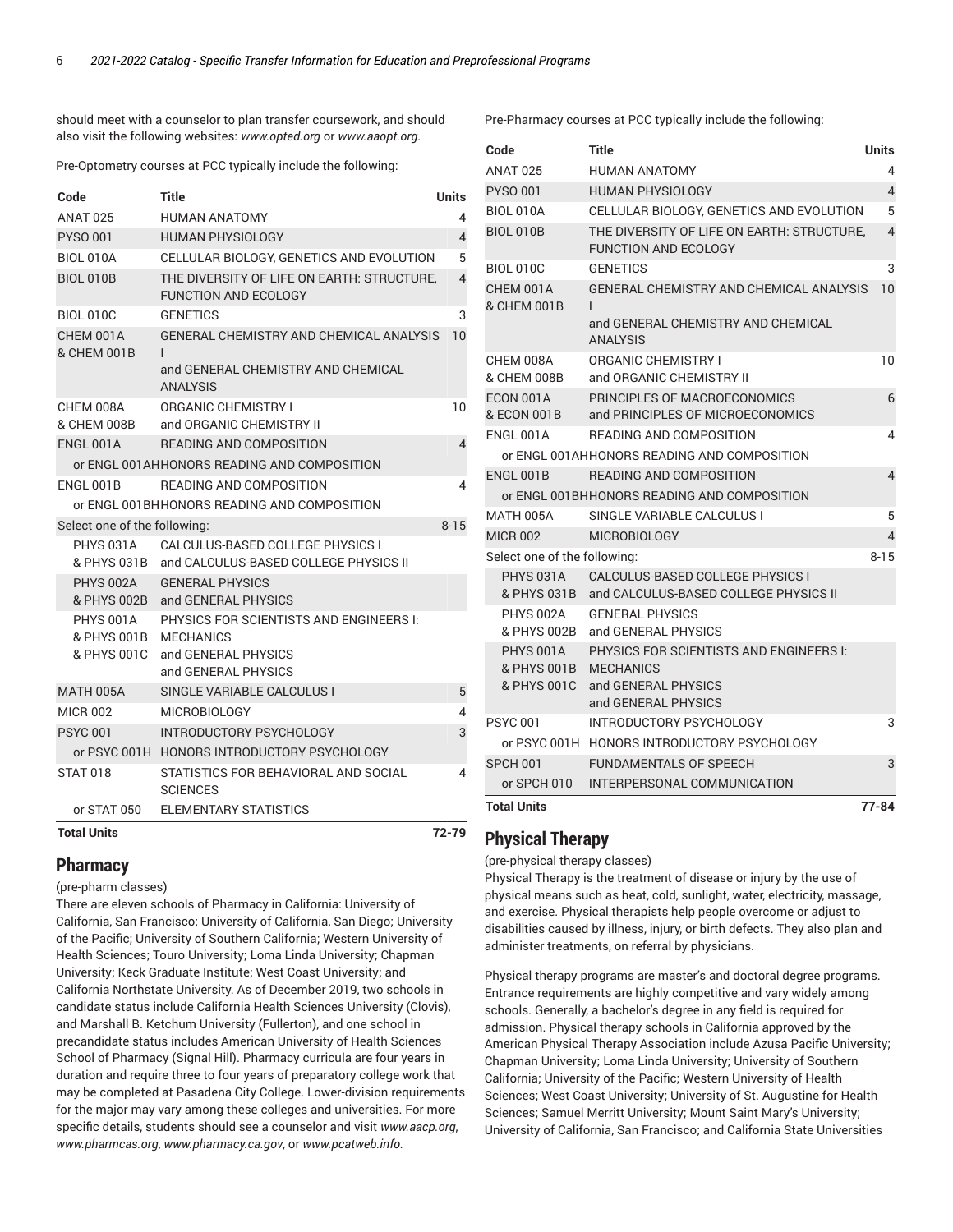at Fresno, Long Beach, Northridge, Sacramento, and San Diego. For more specific details, student should see a counselor and visit *www.apta.org*.

Pre-Physical Therapy courses at PCC typically include the following:

| Code                                    | Title                                                                                                                          | Units          |
|-----------------------------------------|--------------------------------------------------------------------------------------------------------------------------------|----------------|
| <b>ANAT 025</b>                         | <b>HUMAN ANATOMY</b>                                                                                                           | 4              |
| <b>PYSO 001</b>                         | <b>HUMAN PHYSIOLOGY</b>                                                                                                        | $\overline{4}$ |
| <b>BIOL 010A</b>                        | CELLULAR BIOLOGY, GENETICS AND EVOLUTION                                                                                       | 5              |
| <b>BIOL 010B</b>                        | THE DIVERSITY OF LIFE ON EARTH: STRUCTURE.<br><b>FUNCTION AND ECOLOGY</b>                                                      | $\overline{4}$ |
| <b>BIOL 010C</b>                        | <b>GENETICS</b>                                                                                                                | 3              |
| Select one of the following:            |                                                                                                                                | $8 - 10$       |
| CHEM 001A<br>& CHEM 001B                | GENERAL CHEMISTRY AND CHEMICAL ANALYSIS<br>$\mathsf{I}$<br>and GENERAL CHEMISTRY AND CHEMICAL<br><b>ANALYSIS</b>               |                |
| CHEM 002A                               | CHEMISTRY - GENERAL, ORGANIC AND<br>& CHEM 002B BIOCHEMISTRY I<br>and CHEMISTRY-GENERAL, ORGANIC AND<br><b>BIOCHEMISTRY II</b> |                |
| ECON 001A                               | PRINCIPLES OF MACROECONOMICS                                                                                                   | 3              |
|                                         | or ECON 001B PRINCIPLES OF MICROECONOMICS                                                                                      |                |
| Select one of the following:            |                                                                                                                                | $4 - 5$        |
| <b>MATH 003</b>                         | <b>COLLEGE ALGEBRA FOR STEM</b>                                                                                                |                |
| <b>MATH 008</b>                         | PRECALCULUS TRIGONOMETRY                                                                                                       |                |
| <b>MATH 009</b>                         | PRECALCULUS MATHEMATICS                                                                                                        |                |
| <b>MATH 005A</b>                        | SINGLE VARIABLE CALCULUS I                                                                                                     |                |
| <b>MICR 002</b>                         | <b>MICROBIOLOGY</b>                                                                                                            | 4              |
| Select one of the following:            |                                                                                                                                | $8 - 15$       |
| PHYS 031A<br>& PHYS 031B                | CALCULUS-BASED COLLEGE PHYSICS I<br>and CALCULUS-BASED COLLEGE PHYSICS II                                                      |                |
| <b>PHYS 002A</b><br>& PHYS 002B         | <b>GENERAL PHYSICS</b><br>and GENERAL PHYSICS                                                                                  |                |
| PHYS 001A<br>& PHYS 001B<br>& PHYS 001C | PHYSICS FOR SCIENTISTS AND ENGINEERS I:<br><b>MECHANICS</b><br>and GENERAL PHYSICS<br>and GENERAL PHYSICS                      |                |
| <b>PSYC 001</b>                         | <b>INTRODUCTORY PSYCHOLOGY</b>                                                                                                 | 3              |
|                                         | or PSYC 001H HONORS INTRODUCTORY PSYCHOLOGY                                                                                    |                |
| <b>PSYC 024</b>                         | LIFESPAN DEVELOPMENTAL PSYCHOLOGY                                                                                              | 3              |
| SPCH 001                                | <b>FUNDAMENTALS OF SPEECH</b>                                                                                                  | 3              |
| or SPCH 010                             | INTERPERSONAL COMMUNICATION                                                                                                    |                |
| <b>STAT 018</b>                         | STATISTICS FOR BEHAVIORAL AND SOCIAL<br><b>SCIENCES</b>                                                                        | 4              |
| or STAT 050                             | <b>ELEMENTARY STATISTICS</b>                                                                                                   |                |
| <b>Total Units</b>                      |                                                                                                                                | 60-70          |

### **Physician Assistant**

#### (pre-PA classes)

There are 7 fully accredited physician assistant programs in California: University of California, Davis; Stanford University; the University of Southern California; Western University of Health Sciences; Marshall B. Ketchum University; Loma Linda University; and Touro University. Most of these programs are master's degree programs; others offer bachelor or associate degrees. A physician assistant is a skilled health care professional who, under the supervision of a physician, performs a variety

of medical, diagnostic, and therapeutic services. A bachelor's degree or higher is recommended but not required to practice in this profession. Physician Assistants must pass preadmission competency tests in the sciences as well as the National Certifying Examination. A grade of C or better is required in all prerequisite courses. Lower-division requirements for the major may differ widely among four-year colleges and universities. For more specific details, students should see a counselor and visit *www.aapa.org* or *www.paeaonline.org*.

Pre-Physician Assistant courses at PCC typically include the following:

| Code                         | Title                                                                                                | Units          |
|------------------------------|------------------------------------------------------------------------------------------------------|----------------|
| <b>ANAT 025</b>              | <b>HUMAN ANATOMY</b>                                                                                 | 4              |
| <b>PYSO 001</b>              | <b>HUMAN PHYSIOLOGY</b>                                                                              | $\overline{4}$ |
| <b>BIOL 010A</b>             | CELLULAR BIOLOGY, GENETICS AND EVOLUTION                                                             | 5              |
| <b>BIOL 010B</b>             | THE DIVERSITY OF LIFE ON EARTH: STRUCTURE.<br><b>FUNCTION AND ECOLOGY</b>                            | 4              |
| <b>BIOL 010C</b>             | <b>GENETICS</b>                                                                                      | 3              |
| Select one of the following: |                                                                                                      | $8 - 10$       |
| CHEM 001A<br>& CHEM 001B     | GENERAL CHEMISTRY AND CHEMICAL ANALYSIS                                                              |                |
|                              | and GENERAL CHEMISTRY AND CHEMICAL<br><b>ANALYSIS</b>                                                |                |
| CHEM 002A                    | CHEMISTRY - GENERAL, ORGANIC AND<br>& CHEM 002B BIOCHEMISTRY I<br>and CHEMISTRY-GENERAL, ORGANIC AND |                |
|                              | <b>BIOCHEMISTRY II</b>                                                                               |                |
| ENGL 001A                    | <b>READING AND COMPOSITION</b>                                                                       | 4              |
|                              | or ENGL 001AHHONORS READING AND COMPOSITION                                                          |                |
| ENGL 001B                    | <b>READING AND COMPOSITION</b>                                                                       | $\overline{4}$ |
|                              | or ENGL 001BHHONORS READING AND COMPOSITION                                                          |                |
| Select one of the following: |                                                                                                      | 4-5            |
| MATH 003                     | <b>COLLEGE ALGEBRA FOR STEM</b>                                                                      |                |
| MATH 008                     | PRECALCULUS TRIGONOMETRY                                                                             |                |
| <b>MATH 009</b>              | PRECALCULUS MATHEMATICS                                                                              |                |
| MATH 005A                    | SINGLE VARIABLE CALCULUS I                                                                           |                |
| <b>MICR 002</b>              | <b>MICROBIOLOGY</b>                                                                                  | 4              |
| ANTH 002                     | CULTURAL ANTHROPOLOGY                                                                                | 3              |
|                              | or ANTH 002H HONORS CULTURAL ANTHROPOLOGY                                                            |                |
| <b>PSYC 001</b>              | <b>INTRODUCTORY PSYCHOLOGY</b>                                                                       | 3              |
|                              | or PSYC 001H HONORS INTRODUCTORY PSYCHOLOGY                                                          |                |
| SOC 001                      | <b>INTRODUCTORY SOCIOLOGY</b>                                                                        | 3              |
| <b>Total Units</b>           |                                                                                                      | 53-56          |

### **Veterinary Medicine**

(pre-veterinary classes)

This profession offers opportunities in private practice, government service, state or municipal service, teaching and commercial work, such as production and testing of vaccines and serums. Veterinary medicine or science deals with prevention, control, care, and treatment of disease of domesticated animals and poultry, and supply and control of food and other products derived from them for human use. State laws regulate the practice of veterinary medicine and must be complied with before veterinarians can legally practice. An undergraduate major should be selected on the basis of individual interest and aptitude; there is no advantage gained toward admission by selecting one major over another. Experience with animals is considered an important part of the